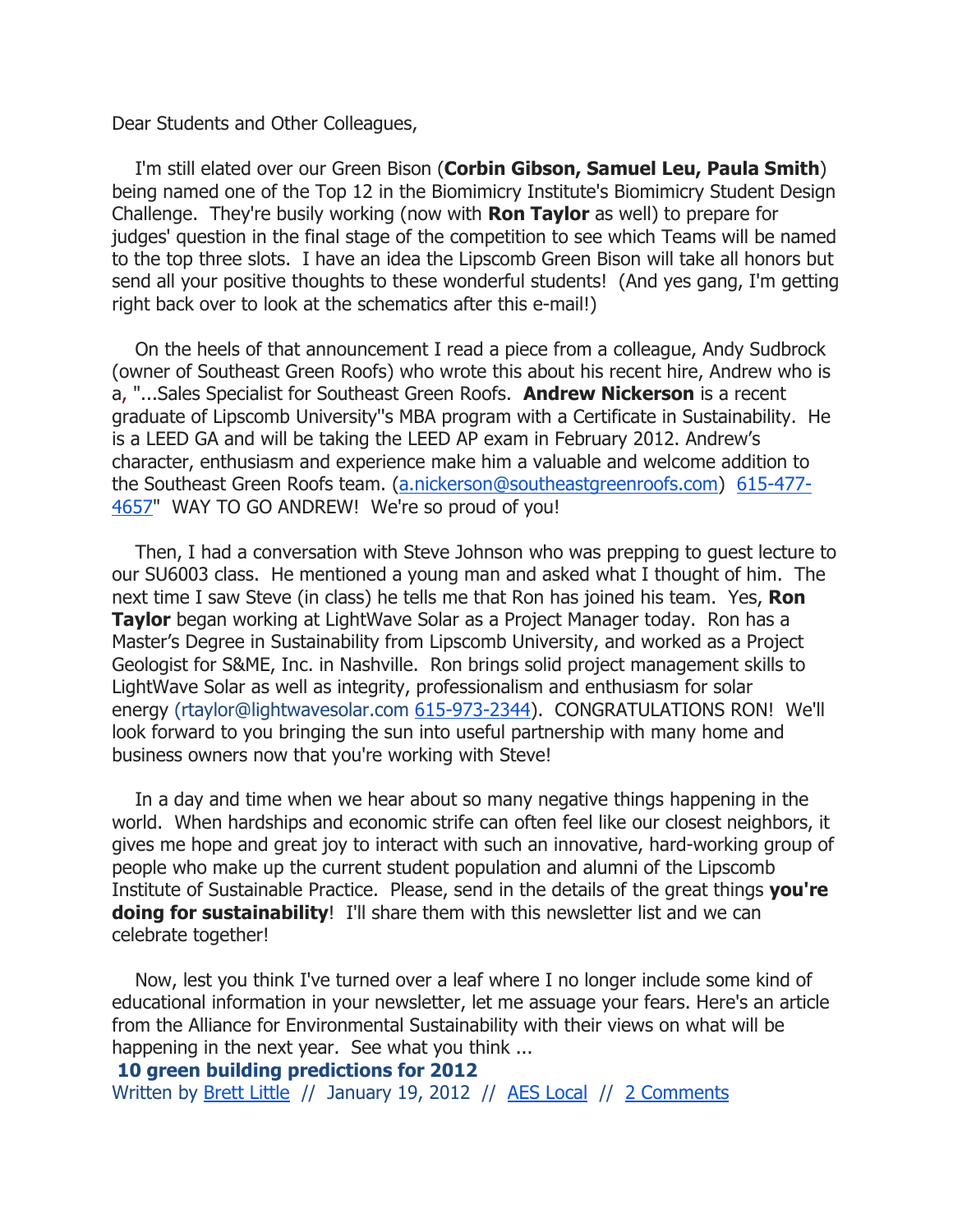Earth Advantage Institute, a fellow nonprofit green building resource and LEED for Homes provider that has certified more than 12,000 homes, announced its annual prediction of 10 green building trends to watch in 2012 in as press release. AES seconds such predictions and puts in some of our own thoughts.

The trends from a boom in certified multi-family construction to the advent of consumer friendly home energy technology.

- 1. "Urban density. Millennials and boomers alike are choosing to live in the city where they can be closer to cultural activity, mass transit, more sustainable lifestyles, and other like-minded people, and builders must create more living space. Builders are getting creative in gaining more living space through the construction of accessory dwelling units."
- 2. "Green multifamily homes. Earth Advantage Institute has seen a large spike in Northwest multifamily building certifications this past year, hinting that we might see a rise in certifications in 2012 as well." AES has seen large spike in certified green projects for multifamily developments across the Midwest/
- 3. "Energy upgrades start to drive home remodels. Builders and remodelers who are plugged into changing consumer preferences (smaller homes, reduced energy bills) have been able to capitalize on energy upgrade work."
- 4. "Deployment and testing of new materials. Although architects and builders are eager to try to new energy-saving materials and systems, these products require significant testing to ensure that the materials and benefits will last the life of the building and to avoid litigation."
- 5. "Consumer friendly home energy tracking devices. The introduction of the Applelike Nest Learning Thermostat, and Belkin's Conserve Insight energy use monitor that tracks energy use by appliance, are two of many sensor-based energy and water monitoring products for the home that are easy to use and help save money. Large electronics players like Fujitsu and Intel are also developing products, among others."
- 6. "Energy education for commercial tenants. The growing adoption of commercial building energy disclosure (New York; Washington, D.C.; San Francisco; Seattle; Austin) has building owners/operators and utilities seeking effective ways to educate tenants on saving energy."
- 7. "Transparency in home marketing. Builders, remodelers, and real estate professionals who can clearly educate their clients about the benefits and features of energy efficient, green homes will be those who earn the buyers' confidence."
- 8. "More accurate appraisals. The ability for sellers and buyers to ask their banks for a green-certified appraiser means that the lending community will be open to the idea of the additional value and ROI offered by new certified homes and remodels." – This is something or director is facing now. Attempting to get a proper appraisal for a moderate green home retrofit – you can learn more at http://grandrapidsgreenhomeretrofit.blogspot.com/